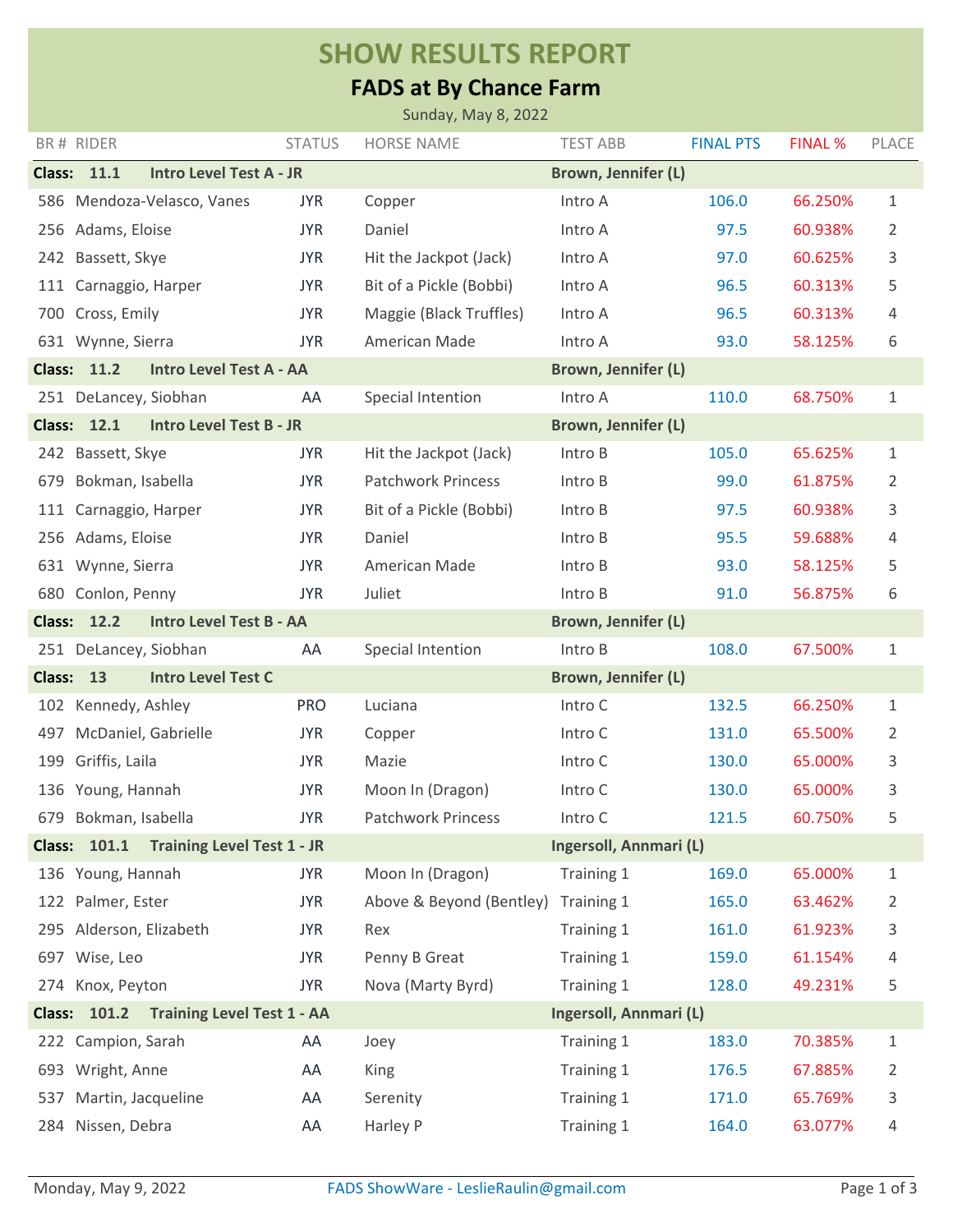|                                                                             | BR# RIDER                                                | <b>STATUS</b> | <b>HORSE NAME</b>          | <b>TEST ABB</b>        | <b>FINAL PTS</b> | <b>FINAL %</b> | PLACE |  |
|-----------------------------------------------------------------------------|----------------------------------------------------------|---------------|----------------------------|------------------------|------------------|----------------|-------|--|
|                                                                             | <b>Class: 102.1</b><br><b>Training Level Test 2 - JR</b> |               |                            | Ingersoll, Annmari (L) |                  |                |       |  |
|                                                                             | 122 Palmer, Ester                                        | <b>JYR</b>    | Above & Beyond (Bentley)   | Training 2             | 195.0            | 67.241%        | 1     |  |
| 149                                                                         | Hardman, Alison                                          | <b>JYR</b>    | WannaTalkAboutMe (Tob      | Training 2             | 194.0            | 66.897%        | 2     |  |
| 299                                                                         | Hicks, Mackenzie                                         | <b>JYR</b>    | <b>Friday Night Lights</b> | <b>Training 2</b>      | 191.0            | 65.862%        | 3     |  |
| 207                                                                         | Rogers, Lillia                                           | <b>JYR</b>    | Sir Tedsalot               | Training 2             | 188.5            | 65.000%        | 4     |  |
| 289                                                                         | Yates, Piper                                             | <b>JYR</b>    | Hit the Jackpot (Jack)     | Training 2             | 187.5            | 64.655%        | 5     |  |
|                                                                             | 697 Wise, Leo                                            | <b>JYR</b>    | Penny B Great              | <b>Training 2</b>      | 168.5            | 58.103%        | 6     |  |
|                                                                             | <b>Class: 102.2</b><br><b>Training Level Test 2 - AA</b> |               | Ingersoll, Annmari (L)     |                        |                  |                |       |  |
| 429                                                                         | Hicks, Lindsay                                           | AA            | Santiago                   | <b>Training 2</b>      | 215.0            | 74.138%        | 1     |  |
| 693                                                                         | Wright, Anne                                             | AA            | King                       | <b>Training 2</b>      | 193.0            | 66.552%        | 2     |  |
| 537                                                                         | Martin, Jacqueline                                       | AA            | Serenity                   | Training 2             | 190.0            | 65.517%        | 3     |  |
|                                                                             | 277 Arndt, Emily                                         | AA            | Regina George              | <b>Training 2</b>      | 188.0            | 64.828%        | 4     |  |
|                                                                             | Class: 103.1 Training Level Test 3 - JR                  |               |                            | Ingersoll, Annmari (L) |                  |                |       |  |
|                                                                             | 399 Wolfe, Gretchen                                      | <b>JYR</b>    | Grizzly                    | Training 3             | 200.0            | 68.966%        | 1     |  |
| 299                                                                         | Hicks, Mackenzie                                         | <b>JYR</b>    | <b>Friday Night Lights</b> | Training 3             | 198.5            | 68.448%        | 2     |  |
| 456                                                                         | Przybocki, Jemma                                         | <b>JYR</b>    | Apollo                     | Training 3             | 194.5            | 67.069%        | 4     |  |
| 149                                                                         | Hardman, Alison                                          | <b>JYR</b>    | WannaTalkAboutMe (Tob      | Training 3             | 194.5            | 67.069%        | 3     |  |
|                                                                             | 289 Yates, Piper                                         | <b>JYR</b>    | Hit the Jackpot (Jack)     | <b>Training 3</b>      | 192.5            | 66.379%        | 5     |  |
| Class: 103.2 Training Level Test 3 - AA                                     |                                                          |               | Ingersoll, Annmari (L)     |                        |                  |                |       |  |
| 429                                                                         | Hicks, Lindsay                                           | AA            | Santiago                   | Training 3             | 214.0            | 73.793%        | 1     |  |
|                                                                             | 282 Allen, Jennifer                                      | AA            | Tyed Up In Charm (Tye)     | Training 3             | 203.0            | 70.000%        | 2     |  |
|                                                                             | 277 Arndt, Emily                                         | AA            | Regina George              | Training 3             | 191.0            | 65.862%        | 3     |  |
|                                                                             | <b>Training Level TOC - PRO</b><br><b>Class: 104.1</b>   |               |                            | Brown, Jennifer (L)    |                  |                |       |  |
|                                                                             | 678 Kennedy, Ashley                                      | <b>PRO</b>    | Ravenna                    | <b>Training 3</b>      | 204.0            | 70.345%        | 1     |  |
|                                                                             | 678 Kennedy, Ashley                                      | <b>PRO</b>    | Ravenna                    | Training 1             | 179.5            | 69.038%        | 2     |  |
| 102                                                                         | Kennedy, Ashley                                          | <b>PRO</b>    | Luciana                    | Training 1             | 177.0            | 68.077%        | 3     |  |
|                                                                             | 258 Wolfkill, Kara                                       | <b>JYR</b>    | Q                          | Training 1             | 153.0            | 58.846%        | 4     |  |
| <b>Class: 111</b><br><b>First Level Test 1</b><br>Brown, Jennifer (L)       |                                                          |               |                            |                        |                  |                |       |  |
|                                                                             | 294 Crowe, Kendahl                                       | <b>JYR</b>    | <b>Texas Riddle</b>        | First 1                | 190.5            | 65.690%        | 1     |  |
|                                                                             | 282 Allen, Jennifer                                      | AA            | Tyed Up In Charm (Tye)     | First 1                | 184.0            | 63.448%        | 2     |  |
| 273                                                                         | Fogle, Donna                                             | AA            | Sawyer                     | First 1                | 177.0            | 61.034%        | 3     |  |
|                                                                             | 298 Petrasek, Robin                                      | <b>PRO</b>    | Apollo                     | First 1                | 165.5            | 57.069%        | 4     |  |
| <b>First Level Test 2</b><br>112<br>Ingersoll, Annmari (L)<br><b>Class:</b> |                                                          |               |                            |                        |                  |                |       |  |
|                                                                             | 285 Long, Kerri                                          | <b>PRO</b>    | Memphis                    | First 2                | 248.0            | 70.857%        | 1     |  |
| 517                                                                         | Cover, Renee                                             | <b>PRO</b>    | <b>BCF Dargo</b>           | First 2                | 242.5            | 69.286%        | 2     |  |
| 291                                                                         | Kuntze, Maya                                             | AA            | <b>BFF Camouflage</b>      | First 2                | 237.0            | 67.714%        | 3     |  |
|                                                                             | 286 Reed, Addie                                          | <b>JYR</b>    | Delicatus (Dandy)          | First 2                | 234.0            | 66.857%        | 4     |  |